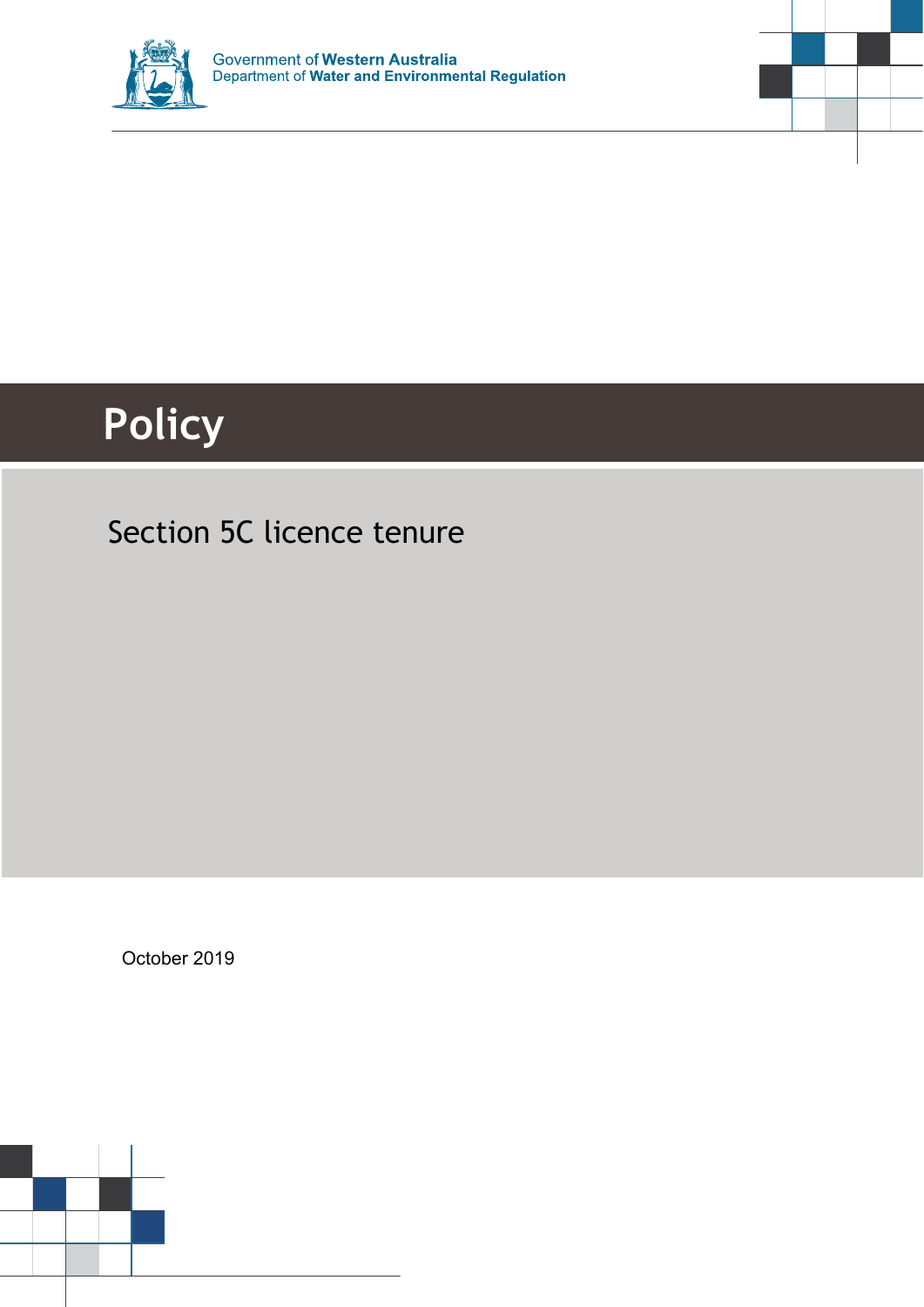Department of Water and Environmental Regulation 8 Davidson Terrace

Joondalup Western Australia 6027 Telephone +61 8 6364 7000

Facsimile +61 8 6364 7001

National Relay Service 13 36 77 www.dwer.wa.gov.au

© Government of Western Australia

October 2019

This work is copyright. You may download, display, print and reproduce this material in unaltered form only (retaining this notice) for your personal, non-commercial use or use within your organisation. Apart from any use as permitted under the *Copyright Act 1968*, all other rights are reserved. Requests and inquiries concerning reproduction and rights should be addressed to the Department of Water and Environmental Regulation.

FIRST 115749

For more information about this report, contact: Principal Policy Officer, Water Policy branch.

#### **Disclaimer**

This document has been published by the Department of Water and Environmental Regulation. Any representation, statement, opinion or advice expressed or implied in this publication is made in good faith and on the basis that the Department of Water and Environmental Regulation and its employees are not liable for any damage or loss whatsoever which may occur as a result of action taken or not taken, as the case may be in respect of any representation, statement, opinion or advice referred to herein. Professional advice should be obtained before applying the information contained in this document to particular circumstances.

This publication is available at *[www.dwer.wa.gov.au](http://www.dwer.wa.gov.au/)* or for those with special needs it can be made available in alternative formats such as audio, large print, or Braille.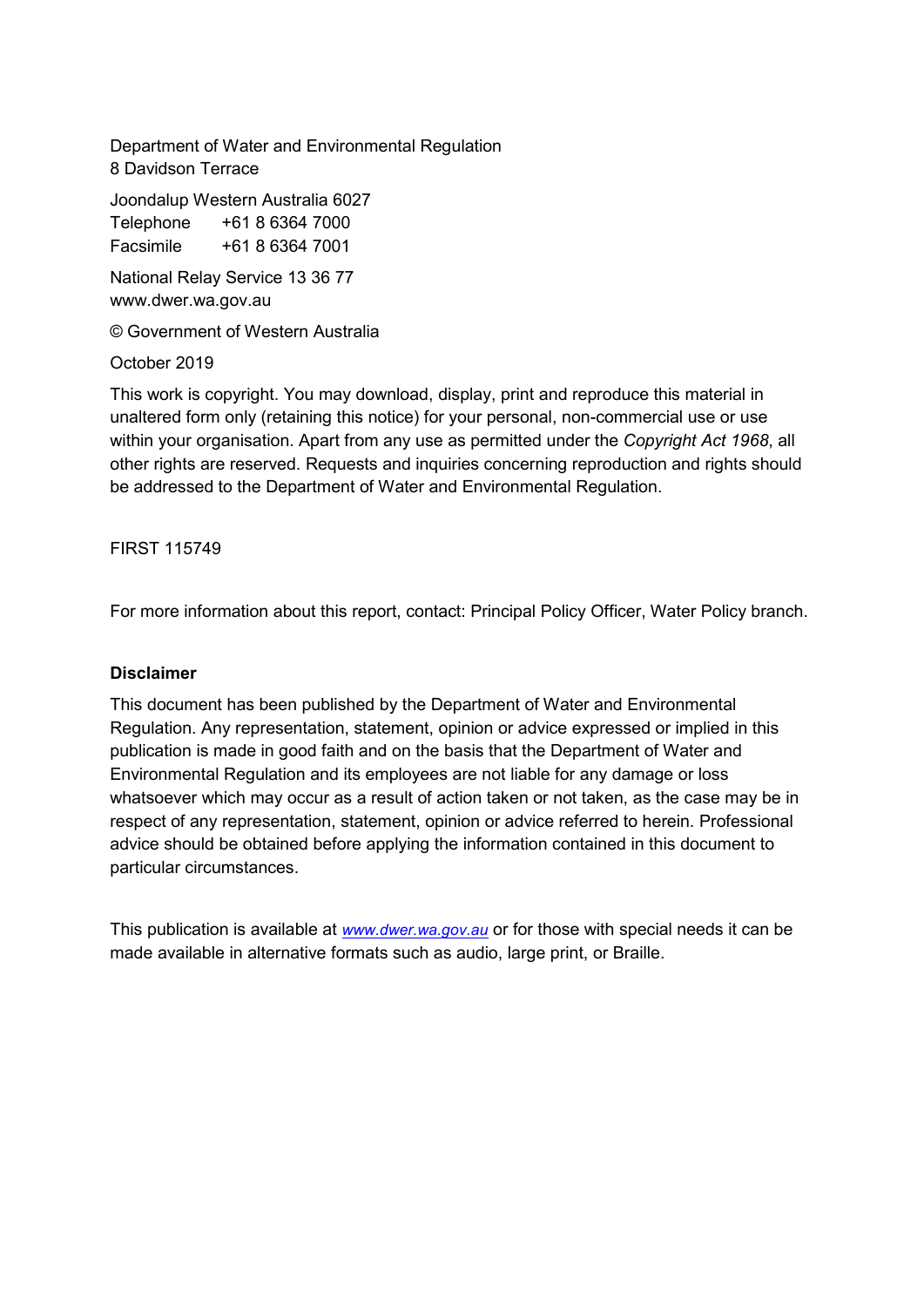

The department has implemented a policy framework across all of its regulatory documents. The framework provides a clear and structured document hierarchy, which details how the department and its stakeholders should apply the different types of documents within the hierarchy.

As part of the implementation of this framework, this document has been updated with a new format to show how the document is classified within the framework.

The content of the document has not been changed and remains the department's position.

For more information on the policy framework refer to the department's website here: *[www.dwer.wa.gov.au](https://dwer.wa.gov.au/)*

This document was previously published in February 2015.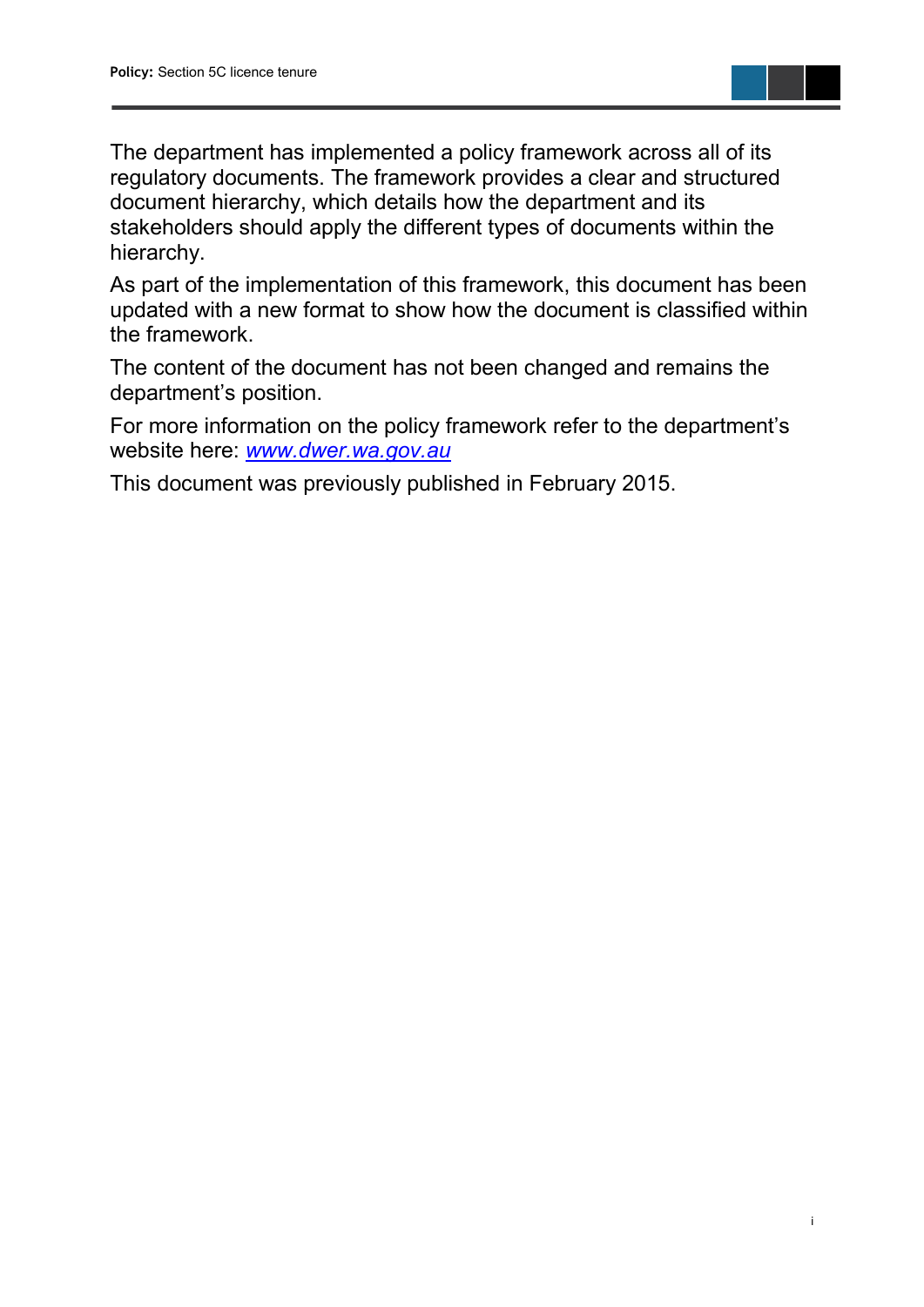

## Contents

| 2. |  |  |  |
|----|--|--|--|
|    |  |  |  |
|    |  |  |  |
|    |  |  |  |
|    |  |  |  |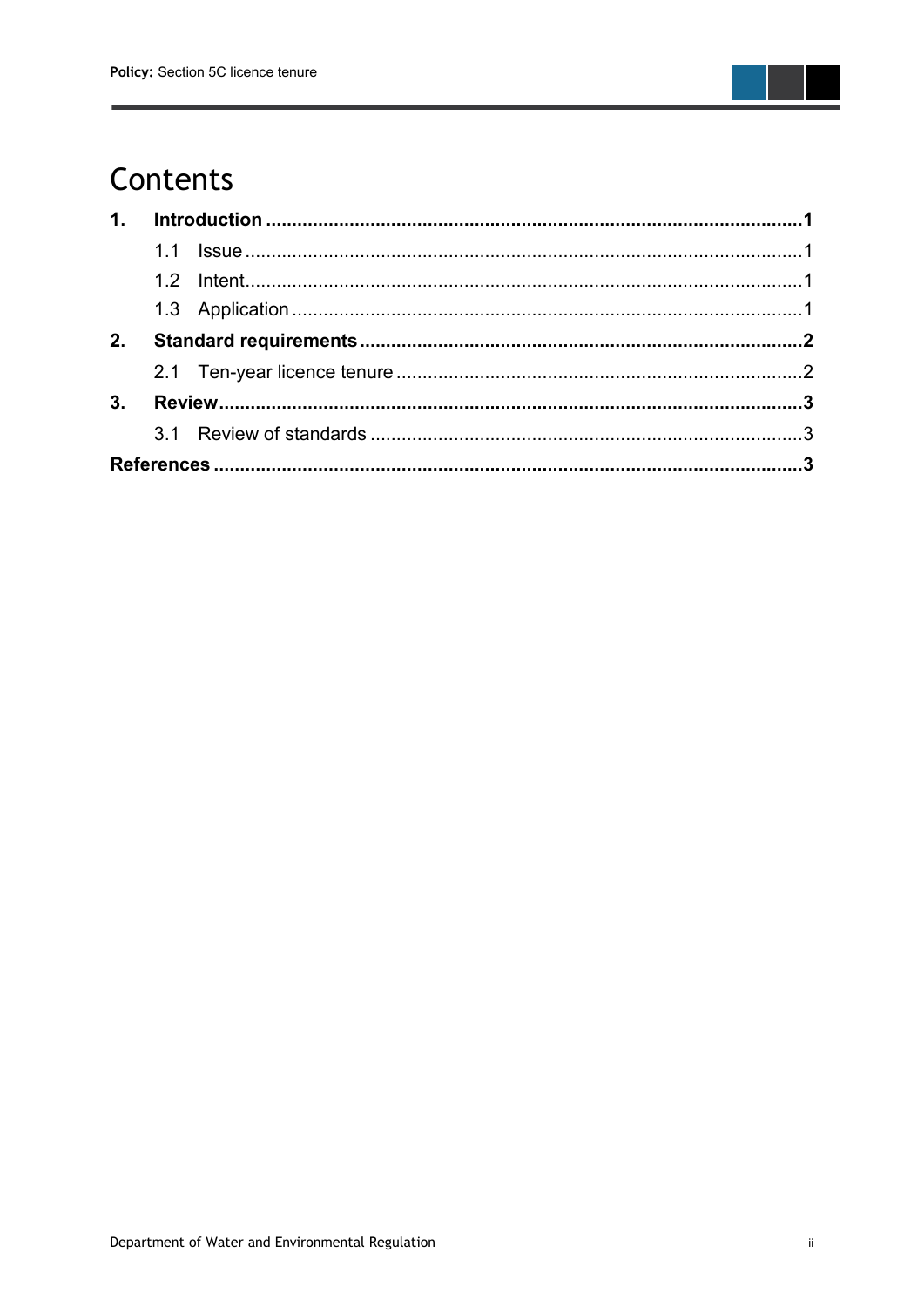## <span id="page-4-0"></span>1. Introduction

#### <span id="page-4-1"></span>1.1 Issue

The right to take water in Western Australia is generally authorised by a licence to take water issued under Section 5C of the *Rights in Water and Irrigation Act 1914* (the Act). A Section 5C licence specifies a maximum annual volume of ground or surface water that can be taken (a licensed entitlement), terms and conditions, and duration (expressed as an issue date and an expiry date).

In accordance with Schedule 1, Clause 12(3), the department has determined that Section 5C licences be granted to an owner or occupier of land for a period of 10 years, subject to the requirements of the Act.

The 10 year licence tenure does not impact on the ability of the department to manage a water licence as there is provision under the Act for the Minister to amend, suspend or cancel a licence during its term in order to protect a water resource.

The implementation of the 10 year licence tenure, supported by targeted compliance monitoring as set out in regional compliance monitoring plans, will ensure that the department delivers an efficient water licensing program that maximises the use of available resources and protects the state's water resources.

This initiative also addresses a request by stakeholders to maintain reasonable security of licence tenure.

#### <span id="page-4-2"></span>1.2 Intent

The intent of this standard is to:

- Implement a 10 year tenure for licences granted under Section 5C of the *Rights in Water and Irrigation Act, 1914*
- Describe circumstances when a Section 5C licence may be granted for less than 10 years
- Achieve consistent decision making related to setting Section 5C licence tenure across the state.

#### <span id="page-4-3"></span>1.3 Application

This regulatory standard applies to all new, amended and renewed licences that are granted under Section 5C of the *Rights in Water and Irrigation Act 1914*.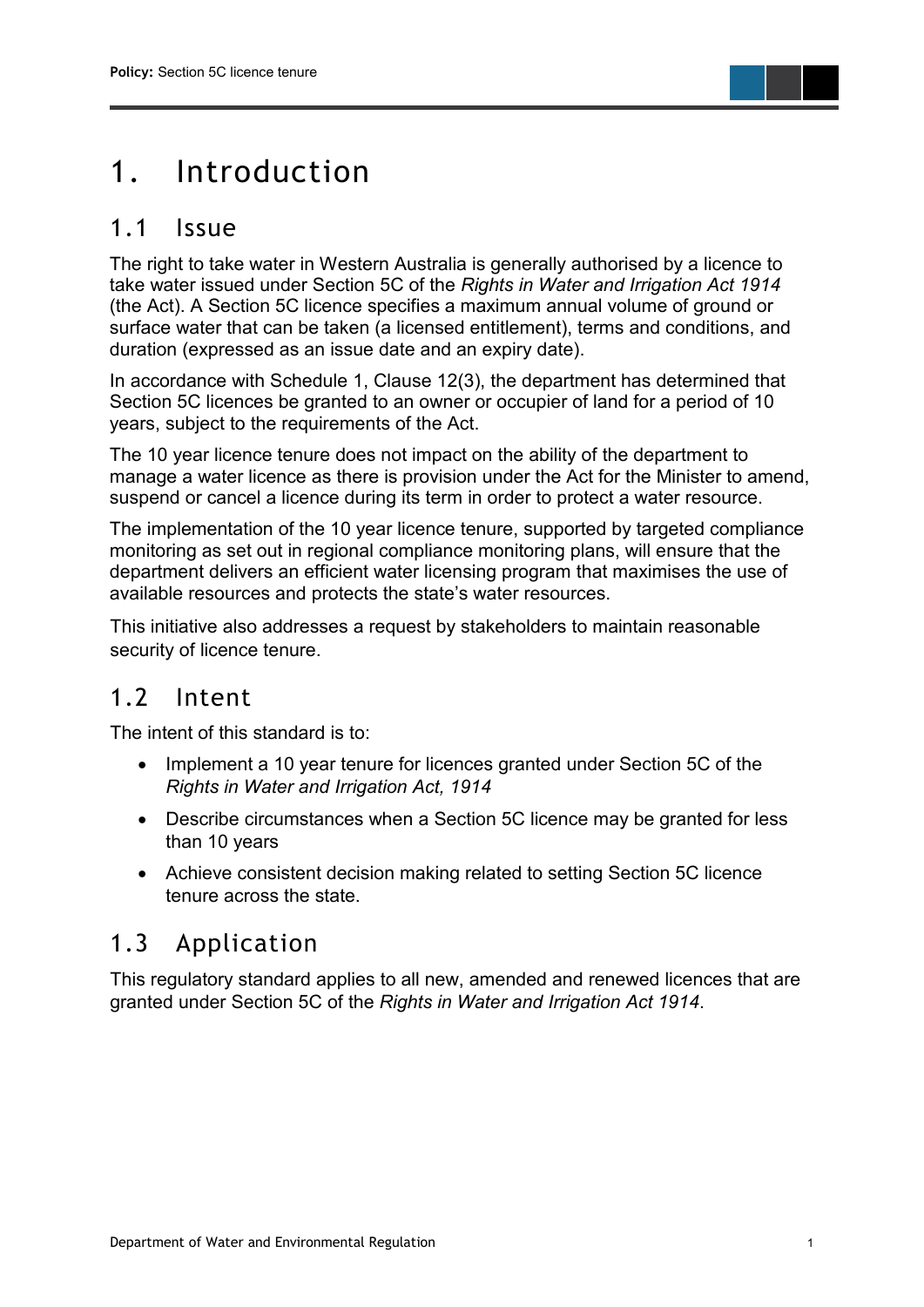

## <span id="page-5-0"></span>2. Standard requirements

This standard replaces all Section 5C licence tenure rules set in previous allocation plans, policies and guidelines.

#### <span id="page-5-1"></span>2.1 Ten-year licence tenure

**1** A Section 5C licence will be granted for a tenure of 10 years, unless:

- An application is made for a temporary or non-renewable licence (e.g. granting temporary access to the public water supply reserve or for a short-term dewatering project).
- An application is made to amend, trade, transfer or enter into an agreement. In these situations, the original licence expiry date will be used for the updated licence, unless the licence is due to expire within six months. Licences due to expire within six months will be issued with a 10 year tenure.
- The department initiates a proposed licence amendment. For these departmental amendments, the licence will be issued for a 10 year tenure from the date of the proposed decision letter.
- An applicant is unable to demonstrate legal access to the land associated with the licence for a period of 10 years (e.g. where there is a temporary lease agreement). In this situation, the licence tenure will correspond with the demonstrated timeframe of legal access.
- Note: For applications where the legal access relates to a temporary mining tenement – the licence will be issued for a 10 year tenure unless it is likely that the applicant will not be granted a legal access extension to the tenement for the full 10 years.
- There is a compliance matter that warrants a shorter tenure.
- The applicable allocation plan stipulates licence tenure requirements.
- The licensee has multiple licences and requires all licences to have same licence expiry dates.